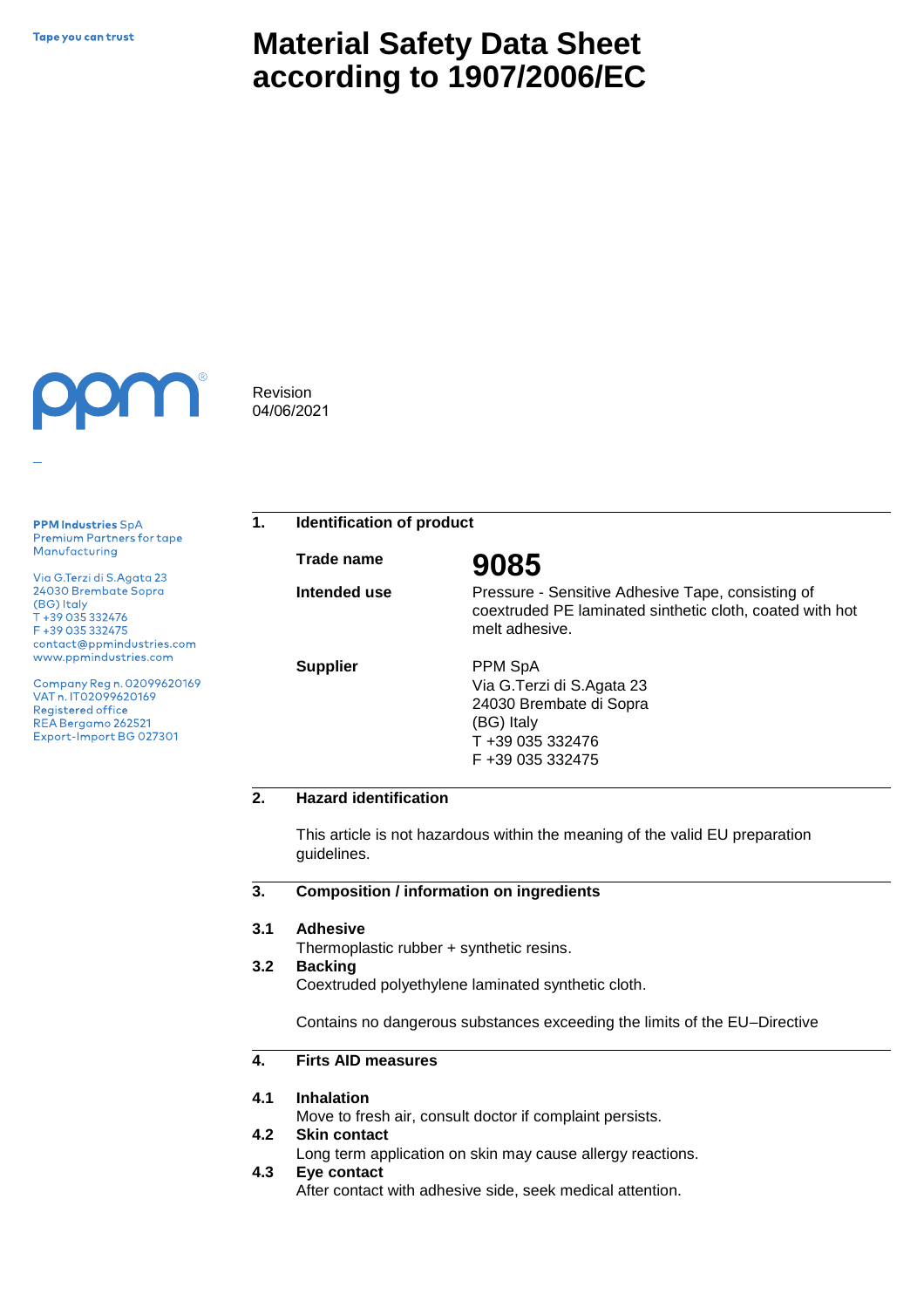### **4.4 Ingestion**

Rinse the mouth.Drink glasses of water. If adverse health effects develop seek medical attention.

#### **5. Fire fighting measures**

- **● Suitable extinguishing media** All common extinguishing agents are suitable.
- **● Special protection equipment for firefighters**  Wear self-contained breathing apparatus. Wear protective equipment.
- **● Hazardous combustion products** Carbon monoxide, carbon oxides.

### **6. Accidental release measures**

Pick up the rolls, pack them again and send to waste disposal the damaged material, according to the laws in force.

#### **7. Handling and storage**

- **●** No particular precaution needed during manipulation of the product.
- **●** This article has to be stored, preferably, at a room temperature ranging between 15 and 25°C
- **8. Exposure controls / personal protection**
	- **● No special particular measures needed to face exposure to this article.**
	- **● General protection and hygiene measures**  Do not eat or smoke while working.

### **9. Physical and chemical properties**

Reference has to be made to the relevant technical sheet available on request.

#### **10. Stability and reactivity**

### **10.1 Conditions to avoid**

No decomposition if used according to specifications.

**10.2 Hazardous decomposition products**

In case of fire, smoke as well as carbon dioxide, carbon oxide may arise.

### **11. Toxicological information**

### **General toxicological information**

This article does not contain any toxical substances; to the best of our knowledge no harmful effects are to be expected if the product is handled and used properly.

### **12. Ecological information**

### **General ecological information**

Do not empty into drains, soil or water.